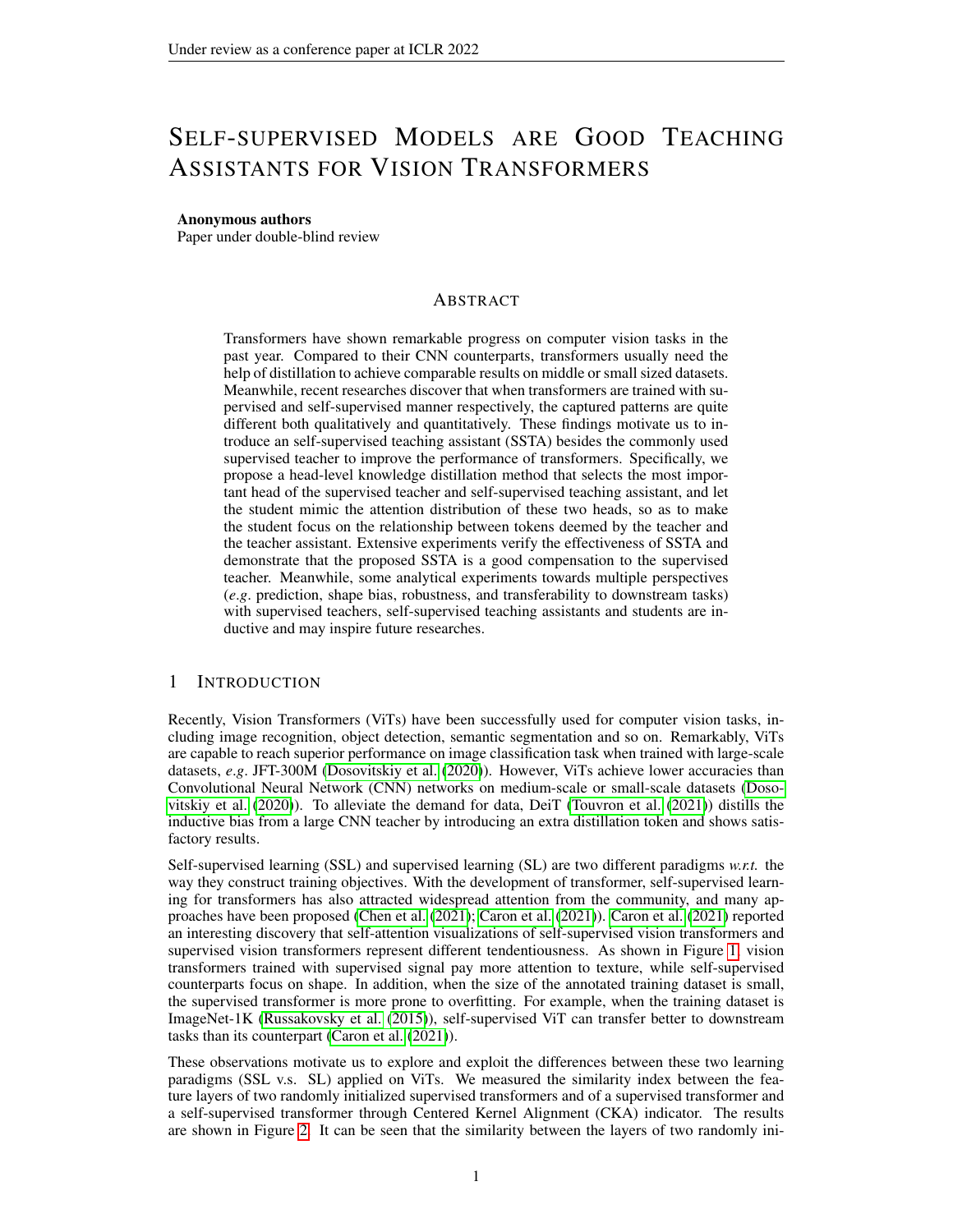tialized supervised transformers significantly exceeds that between a supervised transformer and a self-supervised transformer, and the feature similarity of the last few layers is relatively low.





<span id="page-1-1"></span>Figure 2: CKA similarities between layers across different learning paradigms.

<span id="page-1-0"></span>Figure 1: Visualizations of self-attention maps from the last layer of DeiT-S [\(Touvron et al.](#page-10-0) [\(2021\)](#page-10-0)).

Since the difference is quantitatively prominent and qualitatively compensating, we propose to introduce an self-supervised teaching assistant (termed as SSTA) besides the commonly used supervised teacher to further improve the performance of transformers. Specifically, we propose a head-level knowledge distillation method that selects the most important head of the supervised teacher and the self-supervised teaching assistant, and let the student to mimic the attention distribution of these two heads, so as to make the student focus on the relationship between tokens deemed by the teacher and the teacher assistant. Extensive experiments demonstrate that the proposed SSTA is a good compensation to the supervised teacher. Meanwhile, compared with supervised teaching assistant, SSTA with greater difference can bring more improvements.

The success of SSTA prompted us to further reveal the otherness between the self-supervised ViTs and supervised ViTs. We explore the differences between two different teachers and the students distilled from different teachers on prediction, shape bias, robustness, and transferability to downstream tasks, some of which are counter-intuitive and are studied for the first time.

Our contributions are summarized as follows:

- By observing that self-supervised learning and supervised learning provide information from different perspectives, we exploit adding an self-supervised transformer as a teaching assistant to complement to commonly used supervised teacher, and firstly propose a headlevel knowledge distillation approach for data efficient vision transformer learning.
- To effectively transfer the knowledge via heads, a heuristic head selection strategy is designed to choose most informative heads from teacher. Meanwhile, an early stop learning strategy is further derived to facilitate distillation.
- Extensive experiments are conducted to demonstrate the advantage of the self-supervised teaching assistant. Besides, by comprehensive analyzing the variant combination of two teachers, some interesting findings, regarding the prediction, shape bias, robustness, and transferability, are studied for the first time.

## 2 RELATED WORK

## 2.1 VISION TRANSFORMER

Recently, ViTs have made tremendous development, and various Transformer architectures for computer vision tasks have been proposed [\(Dosovitskiy et al.](#page-9-0) [\(2020\)](#page-9-0); [Touvron et al.](#page-10-0) [\(2021\)](#page-10-0); [El-Nouby](#page-9-3) [et al.](#page-9-3) [\(2021\)](#page-9-3)). The Self-Attention mechanism allows transformers to capture long-distance relationships and become content-aware. Compared to CNN, ViTs are more robust to severe occlusions, perturbations, and domain shifts and significantly less biased towards textures [\(Naseer et al.](#page-10-2) [\(2021\)](#page-10-2)). However, ViTs are very hungry for data, when training on medium-scale or small-scale datasets, ViTs can't exceed the results of CNN ( [Dosovitskiy et al.](#page-9-0) [\(2020\)](#page-9-0)). Therefore, a lot of works [\(Touvron et al.](#page-10-0) [\(2021\)](#page-10-0); [Graham et al.](#page-9-4) [\(2021\)](#page-9-4)) introduce the inductive bias of a supervised pre-trained large CNN teacher through knowledge distillation, thereby alleviating the demand for annotated data.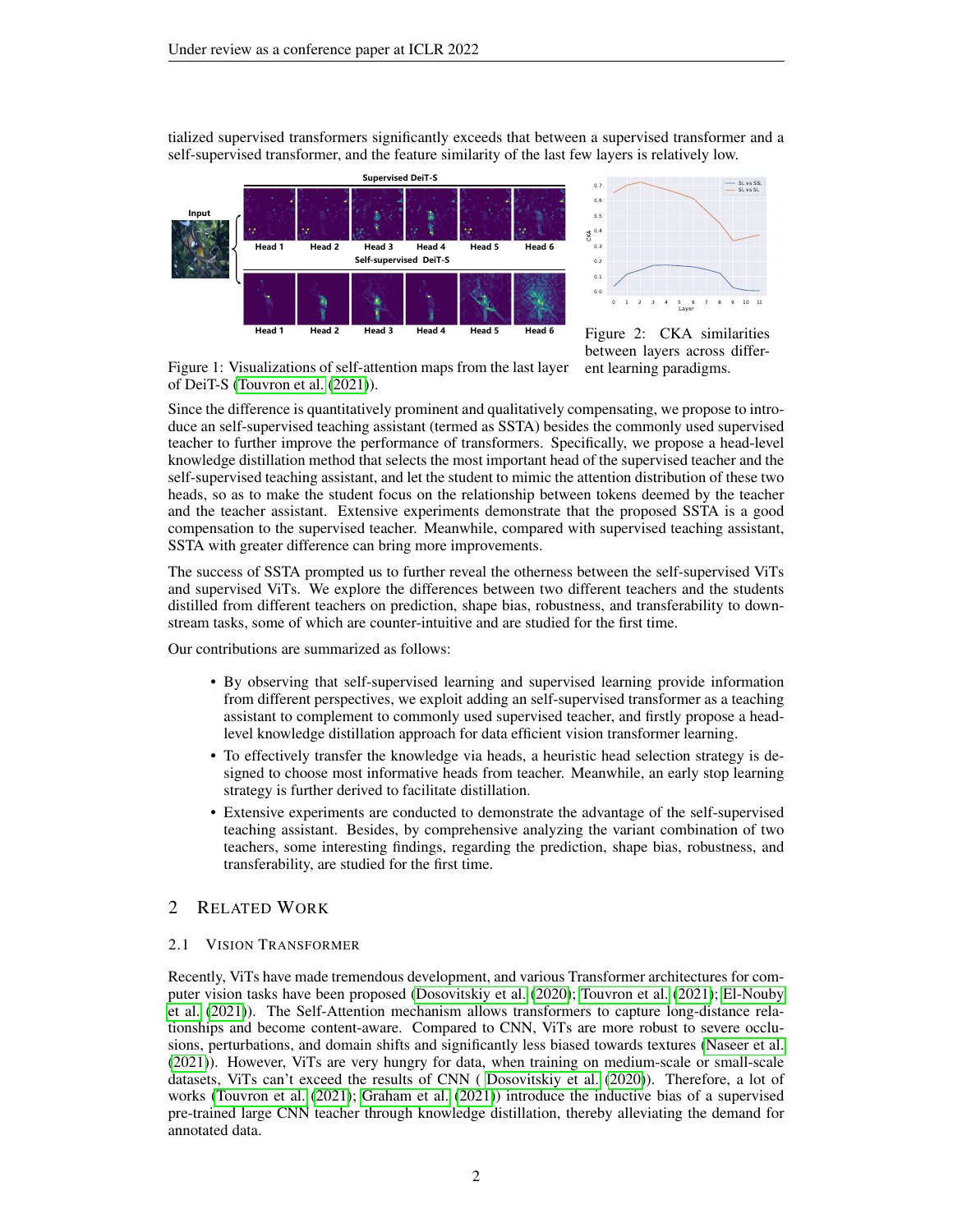# 2.2 KNOWLEDGE DISTILLATION

Knowledge Distillation (KD) was first proposed by [Hinton et al.](#page-9-5) [\(2015\)](#page-9-5), which aims to transfer the knowledge of a larger teacher model to a smaller student model. Many approaches have achieved great success on CNN, *e*.*g*. [Romero et al.](#page-10-3) [\(2014\)](#page-10-3); [Zagoruyko & Komodakis](#page-10-4) [\(2016\)](#page-10-4); [Park et al.](#page-10-5) [\(2019\)](#page-10-5), however due to the differences of transformers, few of them can be directly applied to transformers. DeiT [\(Touvron et al.](#page-10-0) [\(2021\)](#page-10-0)) is the first work applying knowledge distillation to transformer, which adds an extra distillation token to transfer the inductive bias of a larger CNN to a relatively small transformer in the form of hard or soft output label. [Ren et al.](#page-10-6) [\(2021\)](#page-10-6) use different architectural inductive biases to co-advise the student transformer. These methods all rely on the inductive bias of other network structure, the knowledge needed by the student transformer and the effective transmission method are still to be explored. Furthermore, the teachers used in the existing distillation methods are all obtained by supervised training, and as far as we know, we are the first to try to use self-supervised representations to assist supervised training.

## 2.3 SELF-SUPERVISED LEARNING

Self-supervised Learning (SSL) is a generic framework that gets supervision from the data itself without any tags from human labor. Earlier methods heavily rely on constructing negative samples, *e*.*g*. SimCLR [\(Chen et al.](#page-9-6) [\(2020a;](#page-9-6)[b\)](#page-9-7)), MoCo [\(He et al.](#page-9-8) [\(2020\)](#page-9-8); [Chen et al.](#page-9-9) [\(2020c\)](#page-9-9)), while recent works eliminate the need for negative samples, *e*.*g*. BYOL [\(Grill et al.](#page-9-10) [\(2020\)](#page-9-10)), SimSiam [\(Chen &](#page-9-11) [He](#page-9-11) [\(2021\)](#page-9-11)). With the development of vision transformer, some works [\(Caron et al.](#page-9-2) [\(2021\)](#page-9-2), [Chen](#page-9-1) [et al.](#page-9-1) [\(2021\)](#page-9-1)) apply contrastive learning to vision transformers. Compared to supervised counterparts, self-supervised vision transformers exhibit some properties. As described in [Caron et al.](#page-9-2) [\(2021\)](#page-9-2), self-supervised ViT features explicitly contain the scene layout and object boundaries. In this work, we show that the difference between self-supervised ViT representations and supervised ViT representations is far from that.

# 2.4 KD MEETS SSL

Recently, some works have combined KD and SSL. SSKD [\(Xu et al.](#page-10-7) [\(2020\)](#page-10-7)) adds an SSL branch next to the supervisory branch and regards the information contained in the SSL task as additional dark knowledge. CRD [\(Tian et al.](#page-10-8) [\(2019\)](#page-10-8)) proposes a contrastive-based objective for knowledge distillation, which allows student to capture more information in the teacher's representations of data. SEED [\(Fang et al.](#page-9-12) [\(2021\)](#page-9-12)) employs knowledge distillation as a means to improve the representation capability of small models in self-supervised learning. These methods are for CNN, and there is only one teacher with the same training paradigm as the student. While in our method, the teacher and the student are under different training paradigms and the two teachers are trained by different paradigms with obvious different tendentiousness.

# 3 METHODOLOGY

In this section, we introduce the proposed *Self-Supervised Teacher Assistant* (SSTA). We first present the overall architecture in Section 3.1, and then introduce the specific head-level distillation in detail in Section 3.2. Finally, the entire training process is described in Section 3.3.

## 3.1 OVERALL ARCHITECTURE

The framework of the proposed method is shown in Figure [3,](#page-3-0) consisting of three transformer encoders. The *Student* in the middle is the encoder that we want to improve, the *SL Teacher* on the left is the pre-trained teacher obtained via supervised learning, and the *SSTA* on the right is the pretrained teaching assistant obtained through self-supervised learning. For each input  $X \in \mathbb{R}^{H \times W \times C}$ , where  $H, W$  and  $C$  represents the height, width and channel of the image respectively, it is input to three encoders respectively. After patch embedding, the input image is projected to  $X_{PE} \in \mathbb{R}^{N \times D}$ where N is the number of tokens and D is the dimension of each token, and  $X_{PE}$  is then fed into stacked layers. As shown in Figure [3,](#page-3-0) each layer consists of LayerNorm [\(Ba et al.](#page-9-13) [\(2016\)](#page-9-13)), Multi-head Self Attention (MSA), Multi-Layer Perceptron (MLP) and residual connections.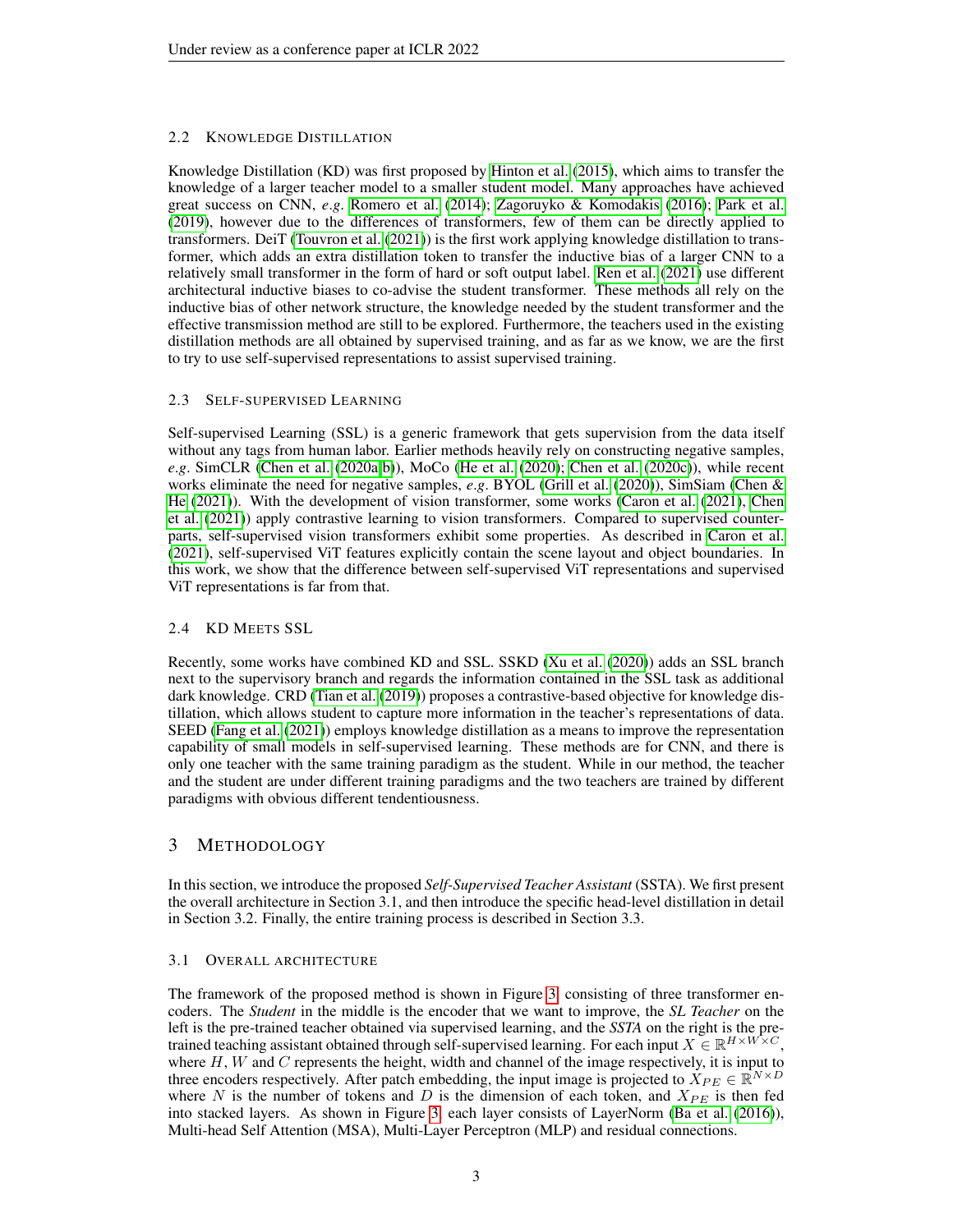

<span id="page-3-0"></span>Figure 3: The overall architecture of the proposed method. One image is first projected into tokens, and then input to three transformer encoders, one is the learnable student, one is a frozen pre-trained SL teacher, and the other is fixed pre-trained SSTA. The areas concerned by the head of the students are required to be consistent with the areas focused by the most important head in the SL teacher and SSTA simultaneously via constraining the attention distributions.

For MSA, we first compute  $Q = X_{PE} \cdot W_Q \in \mathbb{R}^{N \times h \times d}$ ,  $K = X_{PE} \cdot W_K \in \mathbb{R}^{N \times h \times d}$  and  $V = X_{PE} \cdot W_{V} \in \mathbb{R}^{N \times h \times d}$  via linear transformations  $W_{Q}$ ,  $W_{K}$ ,  $W_{V}$ , where h is the number of heads, and d is the dimension of each head  $(d = D/h)$ . Figure [3](#page-3-0) (right) shows the details of MSA, meads, and a is the dimension of each head  $(a = D/n)$ . Figure 3 (right) shows the details of MSA,  $Q$  and K produce an attention matrix via inner product and then the matrix is rescaled by  $\sqrt{d}$  and normalized with a softmax function. Finally the normalized attention matrix is multiplied by V to get the output of the MSA layer. The entire procedure can be formulated as:

<span id="page-3-1"></span>
$$
AttnMat = Softmax(Q \times K^T / \sqrt{d}), \qquad (1)
$$

$$
Output = AttnMat \times V,
$$
\n<sup>(2)</sup>

note the dimension of  $AttnMat$  is  $h \times N \times N$ . For more details, please kindly refer to [\(Dosovitskiy](#page-9-0) [et al.](#page-9-0) [\(2020\)](#page-9-0)).

 $AttnMat$  describes the attention distribution, which is computed based on the similarity between tokens. The higher the value, the more the relevance. The attention distribution reflects the relationship between tokens, and the relationship between [cls] token and other patch tokens can further reflect where the model is focusing on, as shown in Figure [1.](#page-3-1) Existing work (Zagoruyko & Komodakis [\(2016\)](#page-10-4)) has demonstrated that the attention maps of a powerful teacher network are effective knowledge in CNN. As Transformers are based on attention mechanism, we consider to adopt attention distribution as knowledge to transfer. The specific knowledge transfer method is the newly proposed head-level distillation, which will be introduced in section 3.2.

#### 3.2 HEAD-LEVEL DISTILLATION

As [\(Caron et al.](#page-9-2) [\(2021\)](#page-9-2)) observed that different heads focus on different locations, we consider distilling diverse knowledge from the heads of different teachers. Figure [1](#page-3-1) shows that the heads of SL transformers focus more on textures of background, while the heads of SSL transformers have high activation on objects. For the human visual system, both the objects and textures of background are important judgment bases when determining the categories of images, which inspires us to fully utilize these different attention preferences. We propose a head-level knowledge distillation method, which is illustrated in the dashed box of Figure [3.](#page-3-0) Specifically, two heads of the student imitate the attention distribution of the most important head of the two diverse teachers (*i*.*e*. SSL teacher (SSTA) and SL teacher) respectively via knowledge distillation loss, so as to pay attention to the most significant relationship deemed by different teachers simultaneously. Next, we will introduce the choice of the most important head from the teachers and the definition of distillation loss.

## 3.2.1 HEAD SELECTION STRATEGY

The first critical problem of head-level distillation is the selection of the most important heads. Since different vision transformers have different numbers of heads, aligning the number of teacher and student heads is a thorny problem. To avert this problem, we propose a head selection strategy which only selects the most important head for each layer from the teacher for knowledge distillation.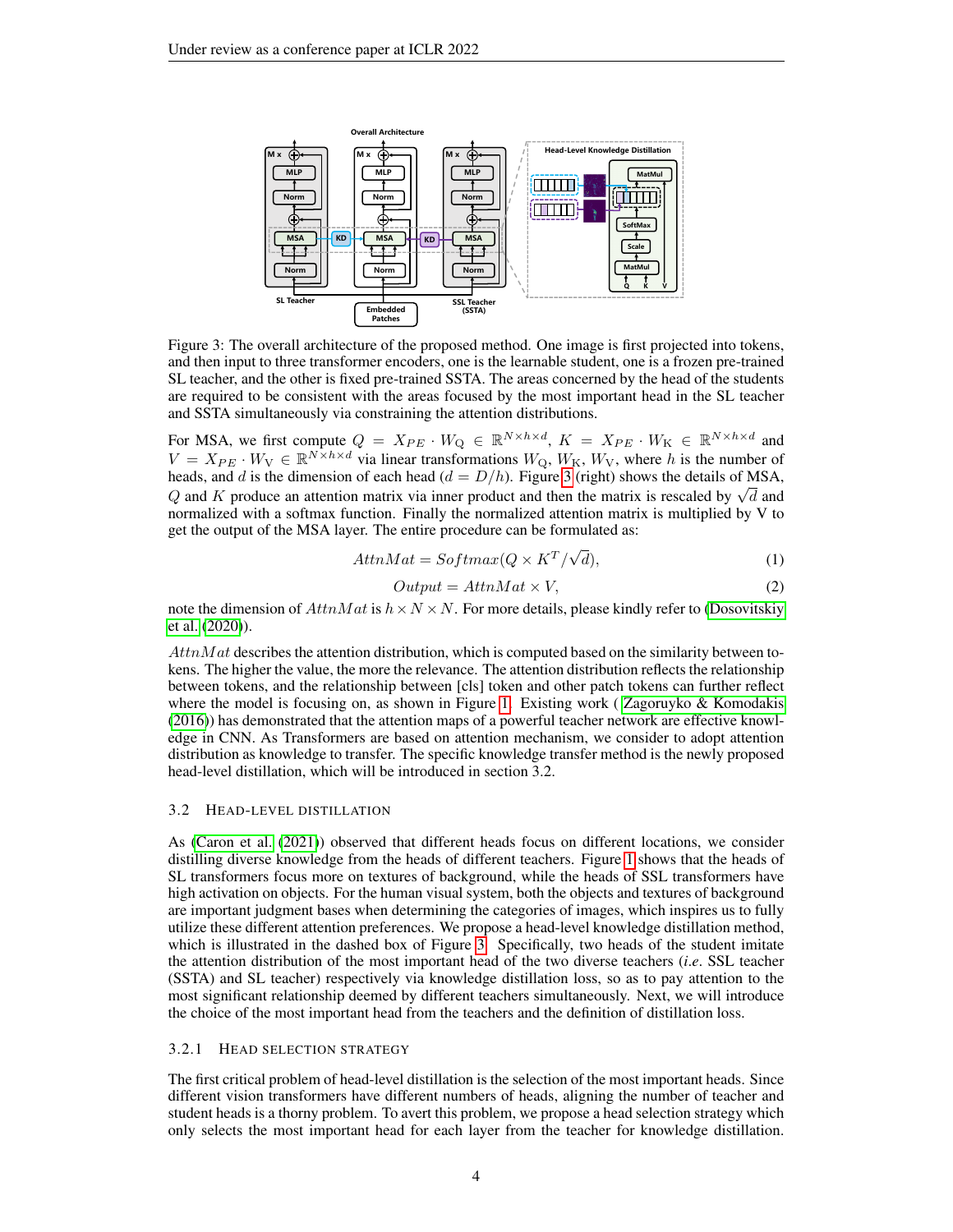Considering that the greater the contribution to the accuracy, the more important the head is, we first evaluate the accuracy drop by alternatively setting different head to zero, and then regard the head corresponding to the highest drop as the most important one. Supposing the index of the head to be estimated is  $i \in \{1, 2, \ldots h\}$  for the 1-th layer, the reset process can be expressed as:

$$
AttnMat_l[i, :, :] = 0,
$$
\n(3)

the new  $AttnMat$  is remarked as  $AttnMat'$ . Then, we define the importance of the head as follows:

$$
I = Acc(\phi(AttnMat)) - Acc(\phi(AttnMat')), \qquad (4)
$$

where  $\phi(AttnMat)$  is the model with original heads,  $\phi(AttnMat')$  is the model that partial heads are reset as zero and  $Acc(\cdot)$  is the accuracy of model. The higher the I value, the more important it is. Note that we estimate the importance of heads on the pre-trained model. For the assigned layer set  $L$ , we select the most important head for each layer, then we can obtain most important head index set  $H' = \{i^l\}$ , where  $\hat{l} \in L$ . It is worth noting that when conducting distillation on multilayers (*i.e.*  $|L| > 1$ ), we evaluate the most important combination of multiple heads over multiple layers. For example, in this paper,  $L = \{10, 11, 12\}$ , for the head combination  $\{1^{10}, 2^{11}, 3^{12}\}$  that to be evaluated, the 1st head of 10th layer, the 2nd head of 11th layer and the 3rd head of 12th layer are reset to 0.

## 3.2.2 OBJECTIVE FUNCTION

After selecting the most important heads of the SL teacher and SSL teacher (SSTA), we let two heads in each layer of the student mimic the most important head of SL teacher and SSL teacher (SSTA) in the corresponding layer respectively through minimizing Kullback-Leibler divergence between the head-level attention distributions. The objective function of knowledge distillation is as follows:

$$
L_{KD}^{SL} = \sum_{i \in H'_{SL}} KL(AttnMat_S[0, :, :, ], AttnMat_I^{SL}[i, :, :]),
$$
\n
$$
(5)
$$

$$
L_{KD}^{SSL} = \sum_{j \in H'_{SSL}} KL(AttnMat_S[1, :, :, ], AttnMat_l^{SSL}[j, :, :]),
$$
\n(6)

where  $KL(\cdot)$  is Kullback-Leibler divergence,  $H_{SL}'$  and  $H_{SSL}'$  are the most important heads sets of SL teacher and SSL teacher (SSTA) and  $l$  is the index of the layer. .

## 3.3 TRAINING PROCESS

Total loss. The total loss is defined as follows:

<span id="page-4-0"></span>
$$
L_{Total} = \alpha \cdot L_{CE}(f^S(X), y) + \beta \cdot L_{KD}^{SL} + \lambda \cdot L_{KD}^{SSL},
$$
\n(7)

where  $L_{CE}(\cdot)$  denotes Cross Entropy, and y is ground truth.  $\alpha$ ,  $\beta$  and  $\lambda$  are the hyper-parameters that control the weights of CE loss and distillation loss.

Early stop strategy. Figure [4](#page-5-0) (a) shows the curve of training accuracy, it can be observed that both the SL teacher and SSL teacher can accelerate the convergence of student in the early stage, and the acceleration of SSL teacher is more significant in particular. However, this property has no benefit for student in the later period, and the performance of student even declined. Based on this observation, we propose the early stop strategy to take advantage of this property and avoid performance degradation. Specifically, the distillation is only conducted in the early stage (*e*.*g*.100 epochs), when entering the next epoch,  $\beta$  and  $\lambda$  of Eq. [7](#page-4-0) are set to 0.

## 4 EXPERIMENTS

#### 4.1 IMPLEMENTATION DETAILS

Datasets. ImageNet [\(Russakovsky et al.](#page-10-1) [\(2015\)](#page-10-1)) is used to verify the effectiveness of our method. CIFAR10 and CIFAR100 [\(Krizhevsky et al.](#page-10-9) [\(2009\)](#page-10-9)) are adopted for downstream transfering tasks. ImageNet-C [\(Hendrycks & Dietterich](#page-9-14) [\(2019\)](#page-9-14)) is utilized to analyze the robustness of the representations. SIN dataset [\(Geirhos et al.](#page-9-15) [\(2018\)](#page-9-15)) is used to evaluate the shape bias of models.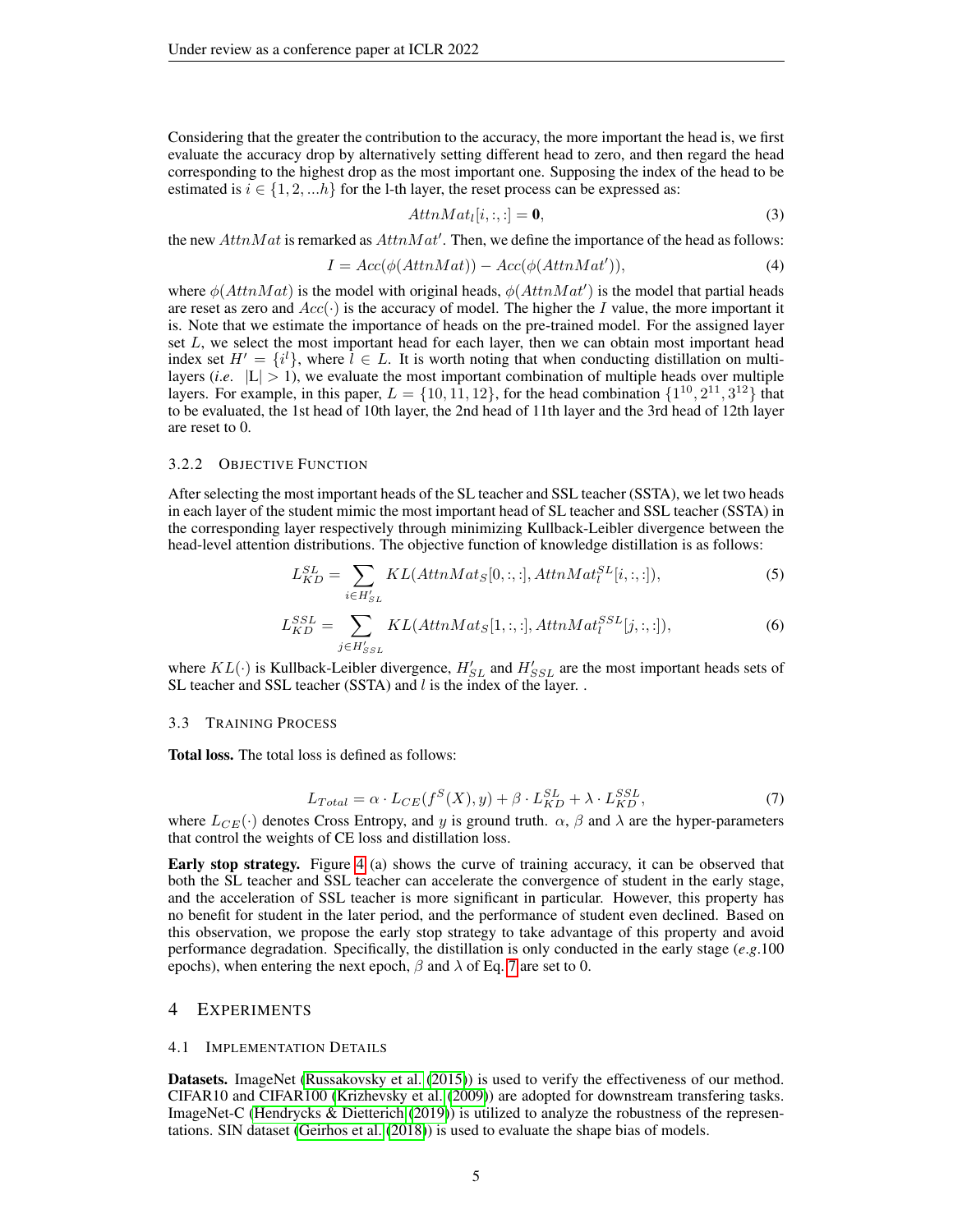

<span id="page-5-0"></span>

(b) DeiT-Ti with our method.

Figure 4: Accuracy curves during training. (a) exhibits that both the SL teacher and SSL teacher can accelerate the convergence of the student in the early stage, and the acceleration of SSL teacher is more significant. However, this superiority disappear in the later stage. (b) demonstrates that our method can take advantage of the ability of SSL teacher to accelerate convergence in the early stage, allowing students to converge faster in the early stage while stably surpassing the baseline in the later stage. The distillation is stopped at 100 epoch.

Teacher Pre-training Settings. The SSTAs are obtained by DINO [\(Caron et al.](#page-9-2) [\(2021\)](#page-9-2)) and both the pre-training and linear evaluation are conducted on ImageNet-1K. The SL teachers are obtained by DeiT [\(Touvron et al.](#page-10-0) [\(2021\)](#page-10-0)) and XCiT [\(El-Nouby et al.](#page-9-3) [\(2021\)](#page-9-3)) respectively without distillation.

Distillation Training Settings. Following DeiT and XCiT, the total number of distillation epochs are 300 and 400 for DeiT and XCiT respectively, and the corresponding early stop epochs are 100 and 150. The teachers are frozen during the distillation.

Downstream Transfer Training Settings. In order to analyze the generalization of representations, we further conduct linear evaluation on Cifar10 and Cifar100. Since the image resolution of the Cifar dataset is  $32 \times 32$ , all the images are resized to  $224 \times 224$  with bicubic re-sampling, following [Gao](#page-9-16) [et al.](#page-9-16) [\(2021\)](#page-9-16). All the training hyper-parameters are consistent with [Gao et al.](#page-9-16) [\(2021\)](#page-9-16).

## 4.2 THE EFFECTIVENESS ON IMAGENET

We first verify the effectiveness of the proposed method on ImageNet-1K. The results are shown in Table [1,](#page-5-1) from which we have the following observations:

*i*. The proposed method outperforms all the baselines significantly. Specifically, our method can bring  $1.8\%$  improvement on DeiT-Ti (74% v.s. 72.2%). When applying to DeiT-Ti $\hat{\tau}$ , which is a strong baseline that enhances the model by introducing the inductive bias from a large pre-trained CNN teacher, our method can still bring a further 0.7% gain.

*ii*. The proposed method is not limited to transformer architectures, and can also bring considerable improvement on XCiT-T12.

| Teacher1        | Acc@1 | Teacher <sub>2</sub><br>Acc@1 |      | Student                                         | Acc@1 |
|-----------------|-------|-------------------------------|------|-------------------------------------------------|-------|
|                 |       |                               |      | DeiT-Ti                                         | 72.2  |
| DeiT-S (SSL)    | 77.0  | DeiT- $S(SL)$                 | 79.9 | DeiT-Ti                                         | 74    |
|                 |       |                               |      | $\overline{\text{Dei}}$ T-Ti $\mathcal{T}$      | 74.5  |
| DeiT-S (SSL)    | 77.0  | DeiT- $S(SL)$                 | 79.9 | $DeiT-Ti$                                       | 75.2  |
|                 |       |                               |      | DeiT-S                                          | 79.9  |
| DeiT-B (SSL)    | 78.2  | $DeiT-B(SL)$                  | 81.8 | DeiT-S                                          | 81.4  |
|                 |       |                               |      | $\overline{X}$ Ci <sub>T</sub> -T <sub>12</sub> | 77.01 |
| $XCIT-S12(SSL)$ | 77.8  | $XCIT-S12(SL)$                | 82.0 | $XCI-T12$                                       | 77.5  |

<span id="page-5-1"></span>Table 1: Results on ImageNet-1K. A(B) stands for the teacher of A structure obtained by B training paradigm,  $\hat{A}$  denotes the student uses the hard label output by RegNetY-16G (Radosavovic et al. [\(2020\)](#page-10-10)) for distillation and ‡ means our reproduction. The students without any teacher are baselines.

#### 4.3 ABLATION STUDY

In this section, we testify the effectiveness of each important component in the proposed method, *i.e.* SSTA, head selection strategy, early stop strategy and distillation layers. Note the teachers in all experiments of this part are DeiT-S, and the students are DeiT-Ti.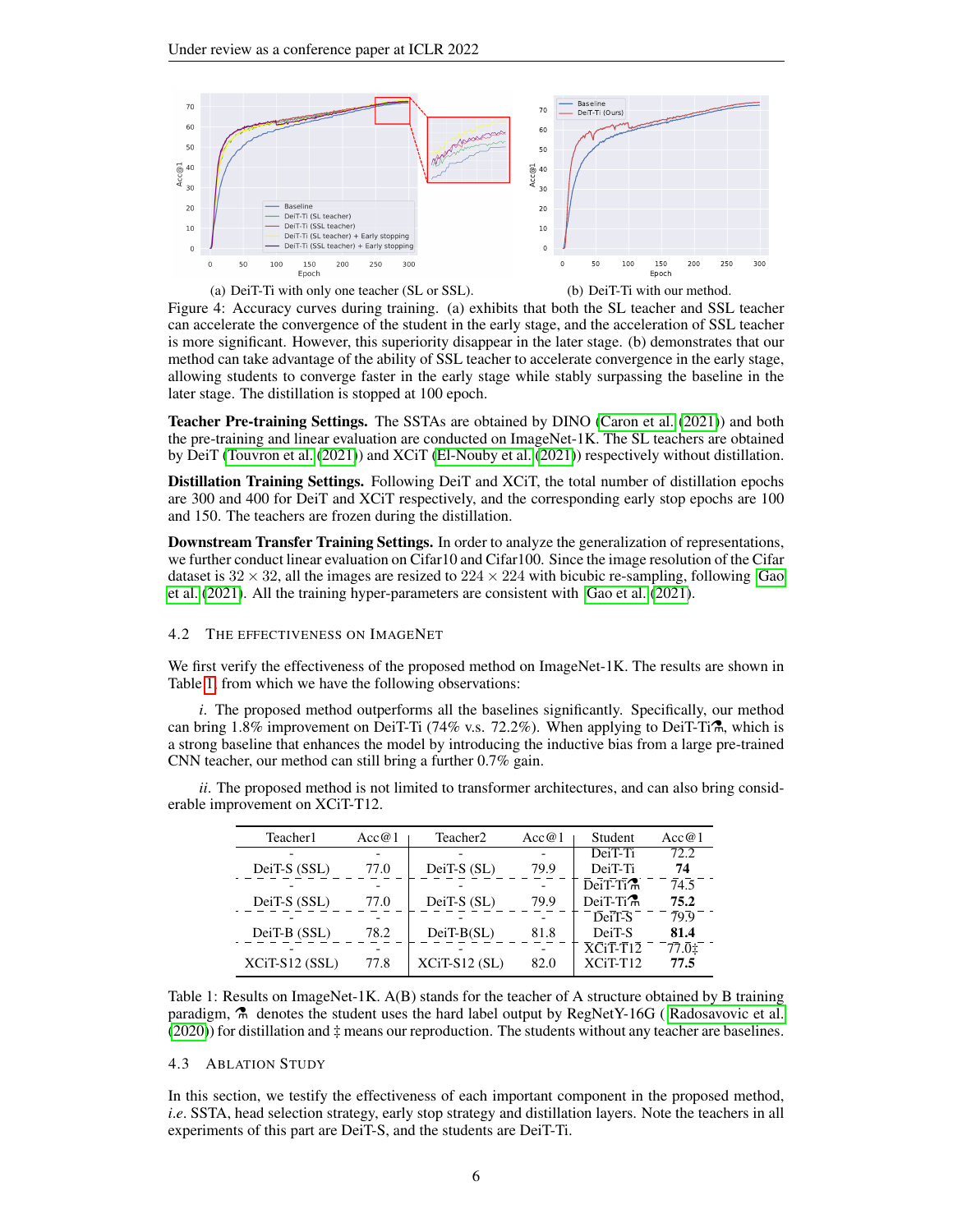| Model                    | <b>SL KD</b> | <b>SSL KD</b> | Early Stop | Head Sel. | Acc@1 |
|--------------------------|--------------|---------------|------------|-----------|-------|
| <b>Baseline</b>          | $\times$     | $\times$      | X          |           | 72.2  |
| <b>Single Teacher</b>    |              |               |            |           |       |
| SL_KD                    |              | $\times$      | X          | imp.      | 72.0  |
| <b>SSL_KD</b>            | $\times$     |               | X          | imp.      | 72.2  |
| SL_KD_early100           |              | X             | 100ep      | imp.      | 73.2  |
| SSL_KD_early100          | $\times$     |               | 100ep      | imp.      | 72.6  |
| <b>Multiple Teachers</b> |              |               |            |           |       |
| 2SL_KD                   |              |               | X          | imp.      | 71.4  |
| <b>SSTA_KD</b>           |              |               | $\times$   | imp.      | 72.2  |
| 2SL_KD_early100          |              |               | 100ep      | imp.      | 73.2  |
| SSTA_KD_avg_early100     |              |               | 100ep      | avg.      | 73.2  |
| SSTA_KD_rand_early100    |              |               | 100ep      | rand.     | 73.5  |
| SSTA_KD_early100 (Ours)  |              |               | 100ep      | imp.      | 74.0  |

<span id="page-6-0"></span>Table 2: Ablation study on ImageNet-1K. 100ep denotes 100 epochs, imp. stands for selecting the most important head for distillation, avg. means using the average of multiple heads, and rand. denotes randomly select one head from teacher.

Effectiveness of SSTA. As expected, the distillation results of two teachers will be better than that of a single teacher since more knowledge is transferred to student. However, as shown in Table [2,](#page-6-0) there is no difference between using single SL teacher (*SL KD early100*) and two different SL teachers (*2SL KD early100*). On the contrary, our method which adds an SSTA to the SL teacher can significantly improve the performance. In particular, our approach can bring an accuracy improvement of 0.8%, 1.4% and 0.8%, compared to training with single SL teacher (*SL KD early100*), single SSL teacher (*SSL KD early100*) and two different SL teachers (*2SL KD early100*), respectively. The results demonstrate the effectiveness of SSTA and inspire us to further explore the otherness of different teachers and students. We provide detailed analyses in Sec. [5.](#page-7-0)

Effectiveness of head selection strategy. Besides selecting the most important heads based on the contribution to accuracy, we also tried to use the average of the attention distribution of all heads or randomly choose one head within one layer as the knowledge to transfer. As shown in the bottom three rows of Table [2,](#page-6-0) choosing the most important head has an improvement of 0.8% or 0.5% compared to taking the average attention distribution of the heads or random selection, which indicates the effectiveness of the proposed head selection strategy.

Effectiveness of early stop strategy. It can be seen from Table [2](#page-6-0) that the students do not work well when using head-level distillation in all epochs. Nevertheless, after applying the early stop strategy, our method can significantly boost the performance of students (up to 1.8% accuracy). The experimental results prove that the early stop strategy can make good use of the advantages of the head-level distillation to accelerate the convergence of students in the early stage, so as to achieve better results, the corresponding training accuracy curve is shown in Figure [4](#page-5-0) (b). Ablation study of different early stop epochs can be found in appendix.

Multiple layers for distillation. We tried distillation on different layers and the results are shown in appendix.

## 4.4 COMPARISON AGAINST EXISTING KD METHODS

In this section, we compare the head-level distillation against two widely-used distillation methods, logits distillation (LKD) [\(Hinton et al.](#page-9-5) [\(2015\)](#page-9-5)) and attention transfer (AT) [\(Zagoruyko & Komodakis](#page-10-4) [\(2016\)](#page-10-4)). We follow the common practice that using SL model as the teacher for logits distillation and attention transfer. Since our method adopts two teachers, to be fair, we add SSTA to the above distillation methods during training. The results are shown in Table [3,](#page-7-1) it can be observed that SSTA combining head-level knowledge from SL teacher is better than combining the form of AT/logits. We also find that combining AT performs even worse than baseline.

## 4.5 TRANSFER LEARNING ON DOWNSTREAM TASKS

In order to analyze the generalization of representations obtained by our method, we further conduct linear evaluation on Cifar10 and Cifar100, and the results are shown in Table [4.](#page-7-2) It can be seen that compared to the baseline without any distillation, our method can significantly improve the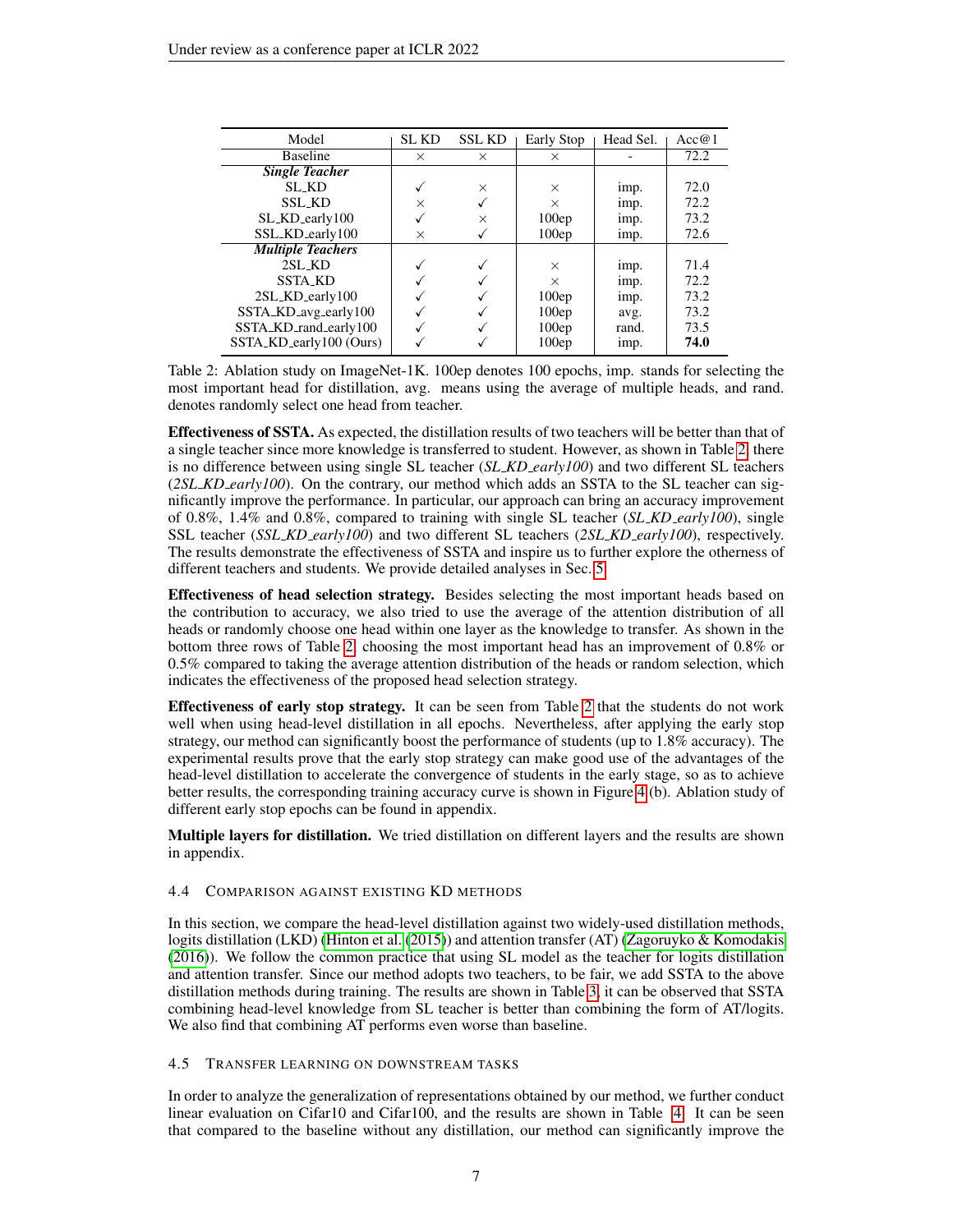| <b>SL Teacher KD Method</b> | SSTA KD Method | Student Acc@1 |
|-----------------------------|----------------|---------------|
|                             |                | 72.2          |
| LKD.                        | Head-level     | 73.4          |
| AT                          | Head-level     | 70.0          |
| Head-level                  | Head-level     | 74            |

Table 3: Comparison against existing distillation methods. All the teachers are Deit-S, and students are Deit-Ti.

<span id="page-7-1"></span>

| <b>Dataset</b> | Teacher1     | Acc@1 | Teacher2      | Acc@1 | Student | Acc@1              |
|----------------|--------------|-------|---------------|-------|---------|--------------------|
|                |              |       |               |       | DeiT-Ti | 71.9               |
|                | DeiT-S (SL)  | 78.0  |               |       | DeiT-Ti | 72.2               |
|                | DeiT-S (SSL) | 80.9  |               |       | DeiT-Ti | 72.2               |
|                | $DeiT-S(SL)$ | 79.6  | $DeiT-S(SL)$  | 78.0  | DeiT-Ti | 72.0               |
| CIFAR100       | DeiT-S (SSL) | 80.9  | DeiT-S (SL)   | 78.0  | DeiT-Ti | 72.8               |
|                |              |       |               |       | DeiT-S  | $\bar{7}8\bar{.}0$ |
|                | DeiT-B (SSL) | 84.5  | $DeiT-B(SL)$  | 82.6  | DeiT-S  | 80.4               |
|                |              |       |               |       | DeiT-Ti | 90.4               |
|                | DeiT-S (SL)  | 93.9  |               |       | DeiT-Ti | 90.7               |
|                | DeiT-S (SSL) | 95.0  |               |       | DeiT-Ti | 91.1               |
|                | $DeiT-S(SL)$ | 94.5  | $DeiT-S(SL)$  | 93.9  | DeiT-Ti | 91.2               |
| CIFAR10        | DeiT-S (SSL) | 95.0  | DeiT-S $(SL)$ | 93.9  | DeiT-Ti | 91.6               |
|                |              |       |               |       | DeiT-S  | 93.9               |
|                | DeiT-B (SSL) | 96.4  | $DeiT-B(SL)$  | 95.9  | DeiT-S  | 95.2               |

<span id="page-7-2"></span>Table 4: Performance of transfering to downstream classification task on CIFAR.

classification accuracy on both Cifar10 and Cifar100. Furthermore, when using SSL teacher with better generalization as teaching assistant, the student is better than using SL teacher as teaching assistant. The results prove that the introduction of SSL teacher (SSTA) can make the students have better generalization, which further verifies the effectiveness of our method.

# <span id="page-7-0"></span>5 ANALYSIS

In this section, we did some in-depth analyses towards the otherness between the representations obtained by different learning paradigms. Firstly, we explore the prediction preference of SL teacher and SSL teacher, and then further analyze the shape bias of teachers and students, and the robustness of networks, finally we provide some visualizations. Note the teachers in all experiments of this part are DeiT-S, and the students are DeiT-Ti.

# 5.1 PREDICTION PREFERENCE

Figure [5](#page-8-0) demonstrates the distribution of predictions of the top 10 categories by SL teacher and SSL teacher. It can be seen that these two models have different tendencies for the predicted categories. Furthermore, we counted the number of samples in which one of SL teacher and SSL teacher has a correct prediction but the other has a wrong prediction, which accounted for 11.3% of the validation dataset. In addition, the top 3 categories that SL teacher predicted correctly but SSL teacher predicted incorrectly are *lighter*, *spatula* and *coffee mug*, but the top 3 classes that SL teacher predicted incorrectly but SSL teacher predicted correctly are *cornet*, *sports car* and *drum*. These data prove that the two models with the same structure obtained with different learning paradigms have different prediction preferences, which is what we are trying to exploit.

# 5.2 SHAPE BIAS

[Tuli et al.](#page-10-11) [\(2021\)](#page-10-11) reported that the errors of vision transformers are more consistent with those of humans, compared to CNN. We are interested in comparison of ViTs with different representations and human vision. Following [\(Geirhos et al.](#page-9-15) [\(2018\)](#page-9-15)), we evaluate shape bias on SIN dataset. We find that our proposed SSTA lets students have a higher shape bias and behave more like human. More detail can be found in appendix.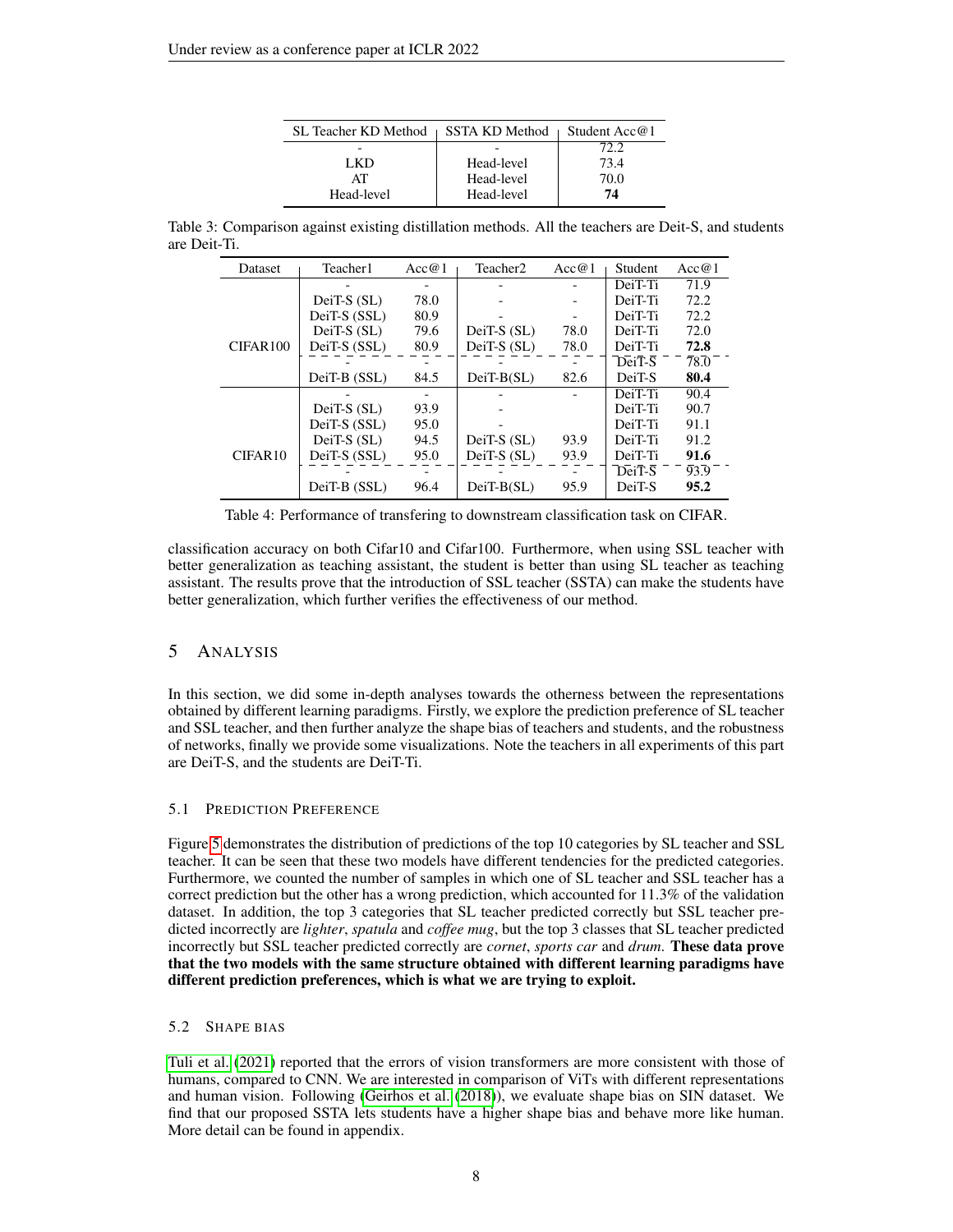

<span id="page-8-0"></span>Figure 5: Prediction distribution. The abscissa is the top 10 categories in the validation dataset of ImageNet predicted by SL teacher and SSL teacher, and the ordinate is the specific number.

## 5.3 ROBUSTNESS

We measure the robustness on ImageNet-C, and the results are shown in Table [5.](#page-8-1) It is obvious that our proposed SSTA can improve the robustness of student, compared to both the student distilled by two different SL teachers (52.1 v.s. 53.0) and without distillation (52.1 v.s. 54.0). Moreover, it is worth noting that the results in Table [5](#page-8-1) show that SL teachers have stronger robustness, while the robustness of the student distilled by two SL teachers is worse than the student distilled by a SL teacher together with another SSTA, which further proves the effectiveness of SSTA.

| Model                   | mCE $( \downarrow )$ |  |
|-------------------------|----------------------|--|
| <b>Teachers</b>         |                      |  |
| DeiT-S (SL)             | 41.4                 |  |
| DeiT-S $(SL)$ *         | 40.7                 |  |
| DeiT-S (SSL)            | 51.5                 |  |
| <b>Students</b>         |                      |  |
| DeiT-Ti (Baseline)      | 54.0                 |  |
| DeiT-Ti (2 SL teachers) | 53.0                 |  |
| DeiT-Ti (Ours)          | 52.1                 |  |

<span id="page-8-1"></span>Table 5: Performance on ImageNet-C. \* represents the model is obtained by different initialization. The lower the mCE value, the better.

## 5.4 VISUALIZATIONS

As shown in Figure [6,](#page-8-2) compared to baseline (right) which is trained without any distillation, our student pays more attention to objects, especially the first head since it mimics the most important head of SSL teacher (SSTA). For example, when recognizing the *loggerhead* (the first input), since the key areas are not focused, baseline misjudges it as *pug-dog*, but our student can predict correctly. More visualizations can be seen in appendix, including the most important heads and the attention maps of the last layer.



<span id="page-8-2"></span>Figure 6: Visualizations of self-attention from the last layer. DeiT-Ti(Ours) consists of 3 heads, and the 1st head and 2nd head are distilled from SSL teacher (SSTA) and SL teacher respectively.

# 6 CONCLUSION

In this paper, we exploit using a self-supervised transformer as the teaching assistant besides the commonly used supervised teacher, and propose a head-level knowledge distillation approach to achieve this. Experiments demonstrate that self-supervised models are good teaching assistants for transformers. Meanwhile, some analytical experiments towards the difference between the supervised and self-supervised learning paradigms are inductive and may inspire future researches.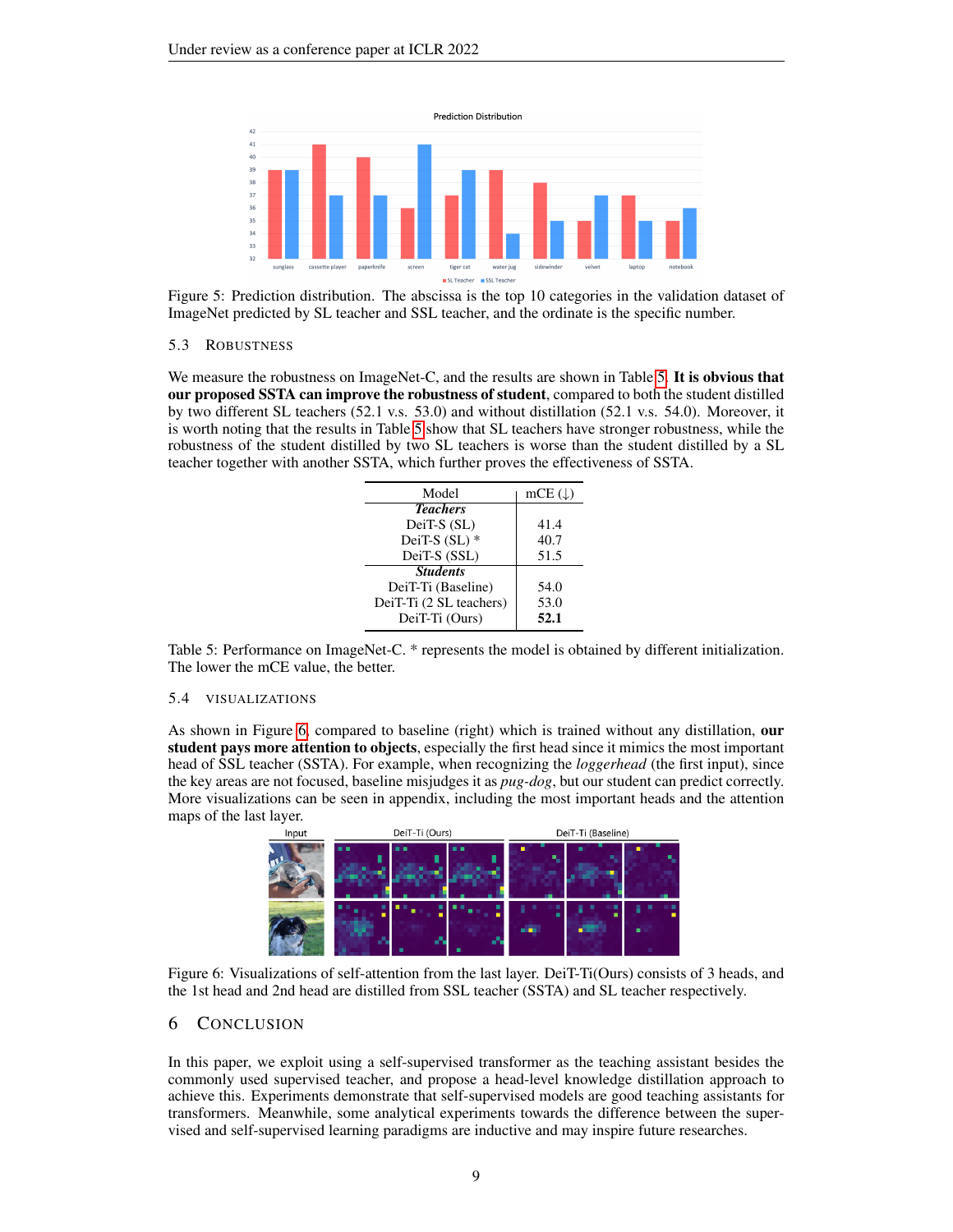## **REFERENCES**

- <span id="page-9-13"></span>Jimmy Lei Ba, Jamie Ryan Kiros, and Geoffrey E Hinton. Layer normalization. *arXiv preprint arXiv:1607.06450*, 2016.
- <span id="page-9-2"></span>Mathilde Caron, Hugo Touvron, Ishan Misra, Hervé Jégou, Julien Mairal, Piotr Bojanowski, and Armand Joulin. Emerging properties in self-supervised vision transformers. *arXiv preprint arXiv:2104.14294*, 2021.
- <span id="page-9-6"></span>Ting Chen, Simon Kornblith, Mohammad Norouzi, and Geoffrey Hinton. A simple framework for contrastive learning of visual representations. In *International conference on machine learning*, pp. 1597–1607. PMLR, 2020a.
- <span id="page-9-7"></span>Ting Chen, Simon Kornblith, Kevin Swersky, Mohammad Norouzi, and Geoffrey Hinton. Big selfsupervised models are strong semi-supervised learners. *arXiv preprint arXiv:2006.10029*, 2020b.
- <span id="page-9-11"></span>Xinlei Chen and Kaiming He. Exploring simple siamese representation learning. In *Proceedings of the IEEE/CVF Conference on Computer Vision and Pattern Recognition*, pp. 15750–15758, 2021.
- <span id="page-9-9"></span>Xinlei Chen, Haoqi Fan, Ross Girshick, and Kaiming He. Improved baselines with momentum contrastive learning. *arXiv preprint arXiv:2003.04297*, 2020c.
- <span id="page-9-1"></span>Xinlei Chen, Saining Xie, and Kaiming He. An empirical study of training self-supervised visual transformers. *arXiv e-prints*, pp. arXiv–2104, 2021.
- <span id="page-9-0"></span>Alexey Dosovitskiy, Lucas Beyer, Alexander Kolesnikov, Dirk Weissenborn, Xiaohua Zhai, Thomas Unterthiner, Mostafa Dehghani, Matthias Minderer, Georg Heigold, Sylvain Gelly, et al. An image is worth 16x16 words: Transformers for image recognition at scale. *arXiv preprint arXiv:2010.11929*, 2020.
- <span id="page-9-3"></span>Alaaeldin El-Nouby, Hugo Touvron, Mathilde Caron, Piotr Bojanowski, Matthijs Douze, Armand Joulin, Ivan Laptev, Natalia Neverova, Gabriel Synnaeve, Jakob Verbeek, et al. Xcit: Crosscovariance image transformers. *arXiv preprint arXiv:2106.09681*, 2021.
- <span id="page-9-12"></span>Zhiyuan Fang, Jianfeng Wang, Lijuan Wang, Lei Zhang, Yezhou Yang, and Zicheng Liu. Seed: Self-supervised distillation for visual representation. *arXiv preprint arXiv:2101.04731*, 2021.
- <span id="page-9-16"></span>Yuting Gao, Jia-Xin Zhuang, Ke Li, Hao Cheng, Xiaowei Guo, Feiyue Huang, Rongrong Ji, and Xing Sun. Disco: Remedy self-supervised learning on lightweight models with distilled contrastive learning. *arXiv preprint arXiv:2104.09124*, 2021.
- <span id="page-9-15"></span>Robert Geirhos, Patricia Rubisch, Claudio Michaelis, Matthias Bethge, Felix A Wichmann, and Wieland Brendel. Imagenet-trained cnns are biased towards texture; increasing shape bias improves accuracy and robustness. *arXiv preprint arXiv:1811.12231*, 2018.
- <span id="page-9-4"></span>Ben Graham, Alaaeldin El-Nouby, Hugo Touvron, Pierre Stock, Armand Joulin, Hervé Jégou, and Matthijs Douze. Levit: a vision transformer in convnet's clothing for faster inference. *arXiv preprint arXiv:2104.01136*, 2021.
- <span id="page-9-10"></span>Jean-Bastien Grill, Florian Strub, Florent Altche, Corentin Tallec, Pierre H Richemond, Elena ´ Buchatskaya, Carl Doersch, Bernardo Avila Pires, Zhaohan Daniel Guo, Mohammad Gheshlaghi Azar, et al. Bootstrap your own latent: A new approach to self-supervised learning. *arXiv preprint arXiv:2006.07733*, 2020.
- <span id="page-9-8"></span>Kaiming He, Haoqi Fan, Yuxin Wu, Saining Xie, and Ross Girshick. Momentum contrast for unsupervised visual representation learning. In *Proceedings of the IEEE/CVF Conference on Computer Vision and Pattern Recognition*, pp. 9729–9738, 2020.
- <span id="page-9-14"></span>Dan Hendrycks and Thomas Dietterich. Benchmarking neural network robustness to common corruptions and perturbations. *arXiv preprint arXiv:1903.12261*, 2019.
- <span id="page-9-5"></span>Geoffrey Hinton, Oriol Vinyals, and Jeff Dean. Distilling the knowledge in a neural network. *arXiv preprint arXiv:1503.02531*, 2015.